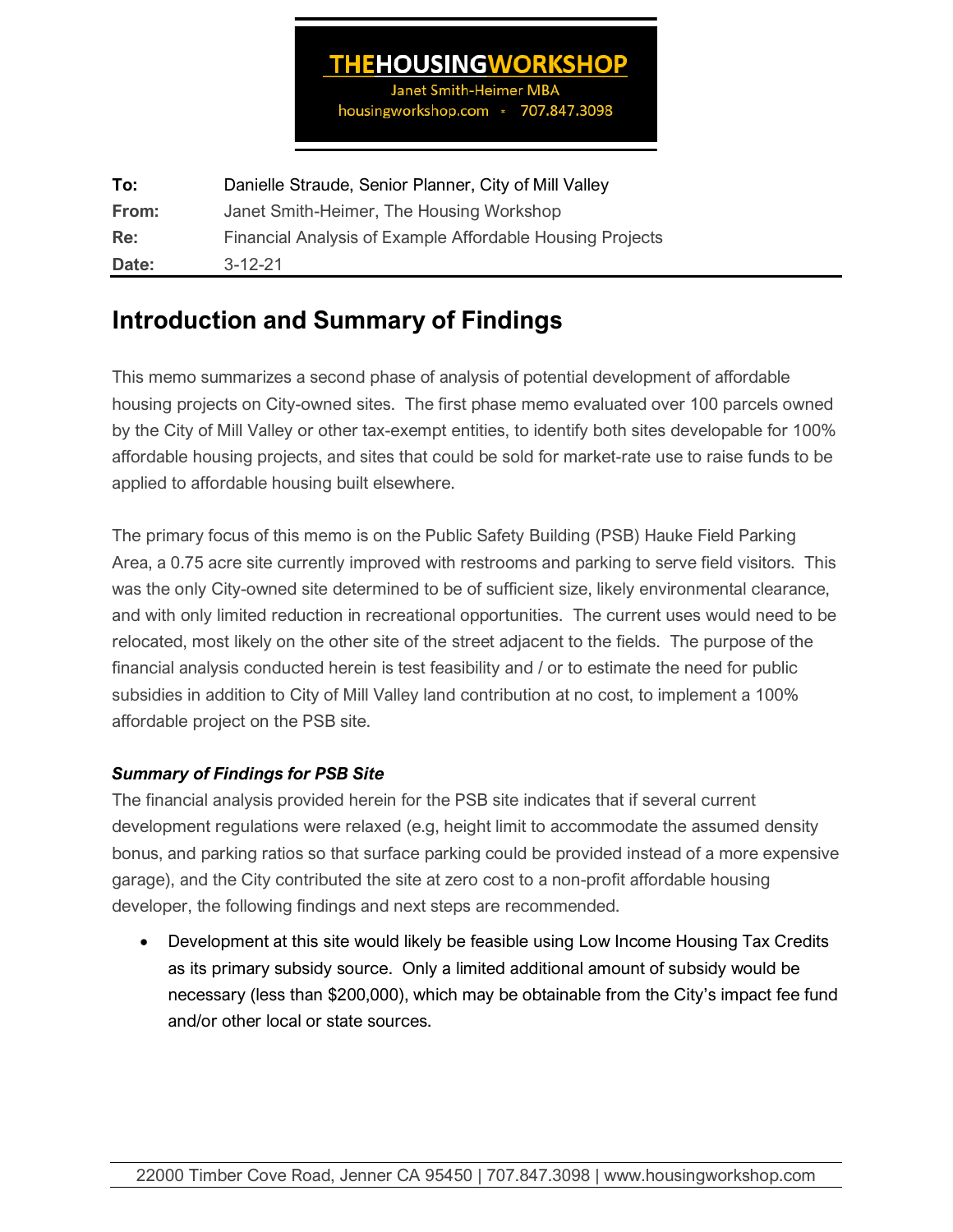Given the strong financial outlook and relatively small amounts of gap funding needed for this site, it is recommended that the City take the following "next steps".

- Review wetlands, habitat/biologic, geotechnical, soil conditions, and related environmental constraints with Marin County staff
- Commission a preliminary study of conditions needed to ascertain development feasibility and environmental constraints. Complete all further recommended biologic/geologic studies recommended.
- Initiate a public input process, leading to requisite rezoning (however City typically would conduct). The City may also want to adopt specific Density Bonus concessions/waivers that would accommodate this site and other privately-owned sites in advance of the up to 4 concessions/waivers that recent state law allows developers to request. Examples would be height limit relaxation (will be needed even for 100% affordable projects on privately-owned land), and parking ratio reductions.
- Survey the potential parcel to prepare for an administrative parcel subdivision.
- Prepare an RFP for the site and distribute to potential eligible developers.
- Review and select a development partner.
- Negotiate appropriate property agreements, subdivide parcel if appropriate, provide site control (needed for Low Income Housing Tax Credit application), and oversee development on behalf of the City.

### *Additional Analysis of Repurposed Portion of an Existing Recreational Site*

In addition to the PSB, which was the only nearly vacant City-owned site with sufficient size and likely adequate environmental clearance potential identified in the prior memo, the City owns several other active and passive recreational lands which contain smaller portions that would make strong affordable housing sites if there was community interest in accepting a reduction in recreational uses. Sites like this, identified in the prior memo, include the tennis courts at Boyle Park (which could be replaced by new public courts on the roof of a residential building), various 0.75 acre or larger portions of the Mill Valley Municipal Golf Course that currently buffer along the street edge, and a portion of Edgewood Park.

To illustrate this type of site development, the Edgewood site (aka Mill Valley Reservoir) serves as one example. This site is currently used informally as a park. It is a 4+ acre site along Edgewood Drive, with sweeping views of Richardson's Bay and Mill Valley. The concept would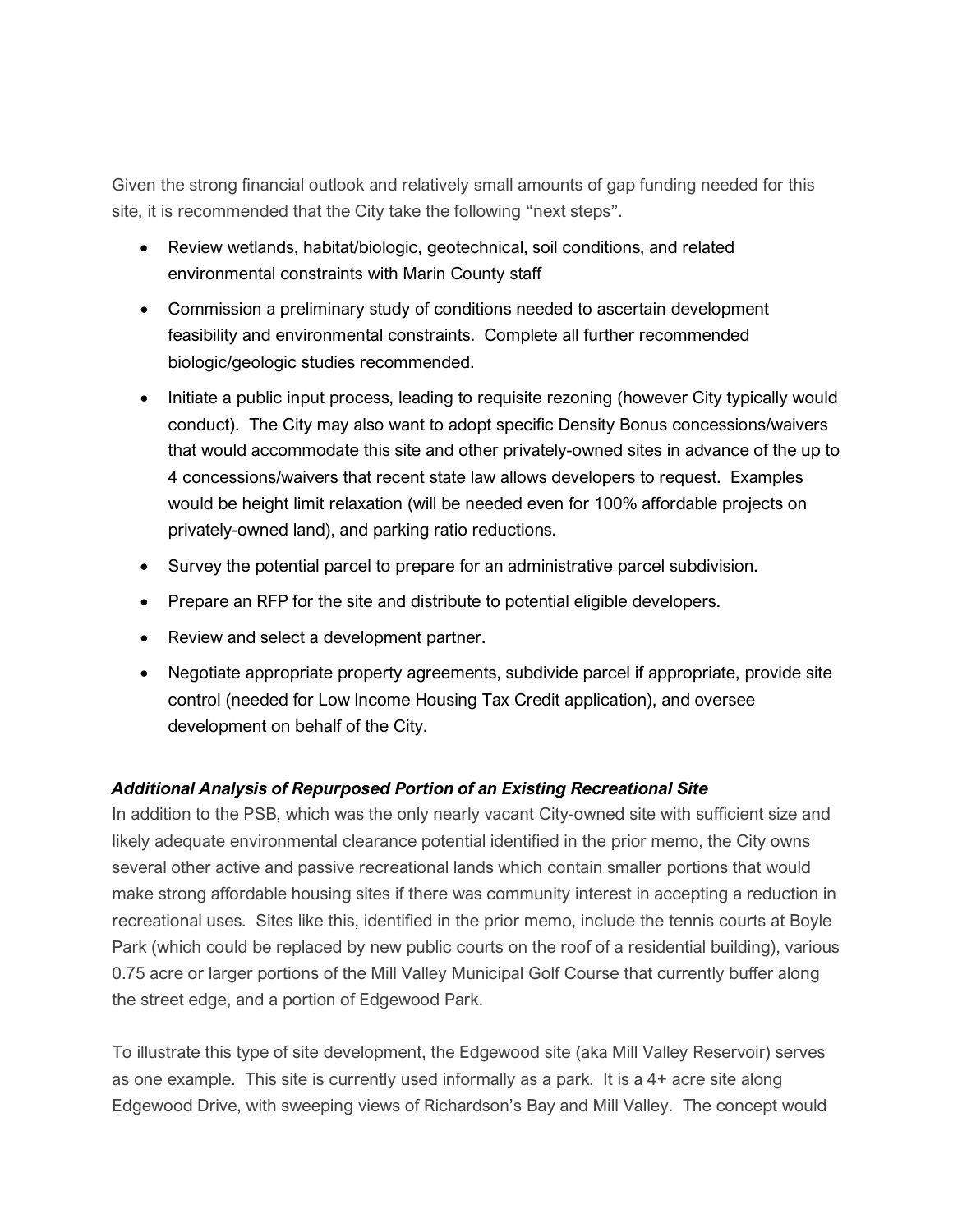be to select a 1-acre portion of this site for affordable housing development, leaving a 3+ acre site still used for public recreation. It should be noted that this site is not legally feasible to develop unless the MMWD amends the recorded deed covenant, as described previously. This would require City Council and MMWD Board agreement/approval. A survey and legal description of the requested subject area would also be needed.

Financial feasibility was analyzed similarly to the PSB project, for a 1-acre portion of Edgewood Park assumed to be located at the highest point along Edgewood Drive (at the level gravel parking lot), extending southward along the downslope below as needed to accommodate 52 units. The analysis (see Appendix D), due to increased site studies costs, increased hard construction costs, and results in a funding gap of approximately \$0.5M+, indicating the need for outside additional subsidies.

One key to understanding these findings is that seeking subsidy from available state and regional sources is common to affordable housing projects, and lack of available local subsidy collars does not constrain project implementation. Because Mill Valley has not experienced new affordable housing development in the past 10 years of this type, a goal of this memo is to broaden the understanding that there are numerous non-local subsidy funding sources.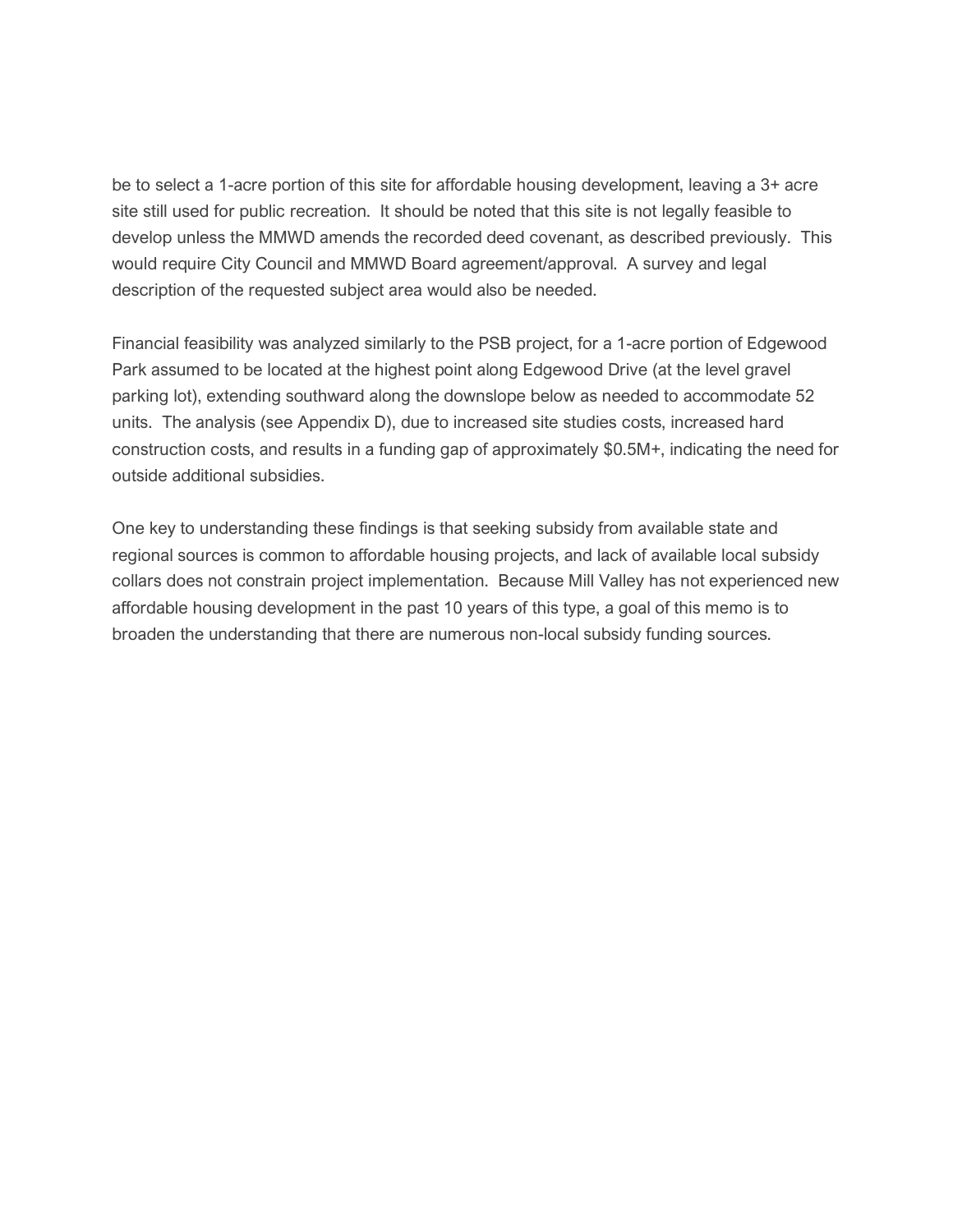### **Financial Analysis of PSB Site**

#### *Overview of Methodology*

The methodology used to analyze financial feasibility for an affordable project on the PSB site relies on a simple model known as a "static pro forma." This model estimates the size, square footage, unit mix, construction costs, soft costs, and related assumptions for a project on a particular site, based on zoning and parking regulations and associated land use guidance. These assumptions are combined into an estimate of land acquisition (in this case assumed as zero), total site work, hard construction costs, parking and landscaping costs, construction period financing charges, etc. Next, because this is an affordable project, rather than estimating revenues, capitalized value, and return on investment (profit) on the development, the project's net operating income is estimated and converted to a supportable conventional permanent mortgage loan amount. In addition, Low Income Housing Tax Credits (LIHTC) are assumed, which are a common subsidy source of equity dollars for these types of affordable projects.<sup>[1](#page-3-0)</sup>

The static pro forma shown for this project ends with an estimate of the gap in financing, after the supportable debt and LIHTC equity funding. Because the project is constructed in this case as inexpensively as possible (e.g., zero cost land, surface parking), and because Marin County's affordable housing income thresholds and corresponding rents are relatively high compared to other Bay Area counties, the project atypically almost "pencils." Very little additional subsidy will likely be needed. In the event subsidy is needed, this memo includes a brief overview of several larger multifamily affordable housing funding sources to describe how the gap could be filled.

The model assumptions and static pro forma for the PSB project are shown on the following pages, following a page illustrating what the project could look like (based on Mill Lot 7, an affordable project under development in Healdsburg). The underlying cost data informing model cost assumptions is included in the Appendix (based on several other LIHTC recent projects in Sonoma County). The Appendices also include detailed rental rates per income category as regulated, adjusted for a utility allowance deduction from those gross rent numbers.

<span id="page-3-0"></span> $1$  Low Income Housing Tax Credits (LIHTCs) are a key, well-established affordable housing financing mechanism. These are obtained based on a US Treasury program initiated in 1986, and ongoing. It allocates "tax credits" that can be sold to investors, raising equity funds for a project in exchange for dollar-for-dollar credits to the buyer against federal tax obligations, meaning that buyers of the credits are typically corporations with substantial taxable income. In most states, including California, there is a companion, smaller state tax credit in addition (not calculated herein). LIHTC involves complex rules, not fully described here, but available to developers of affordable housing targeting up to an average of 60% of Area Median Income (AMI). LIHTC awards to a project are highly competitive and require careful project structuring to successfully win the award each round. Demand (applications) for the credits far exceed supply, which s controlled by a per-capita federal "allocation."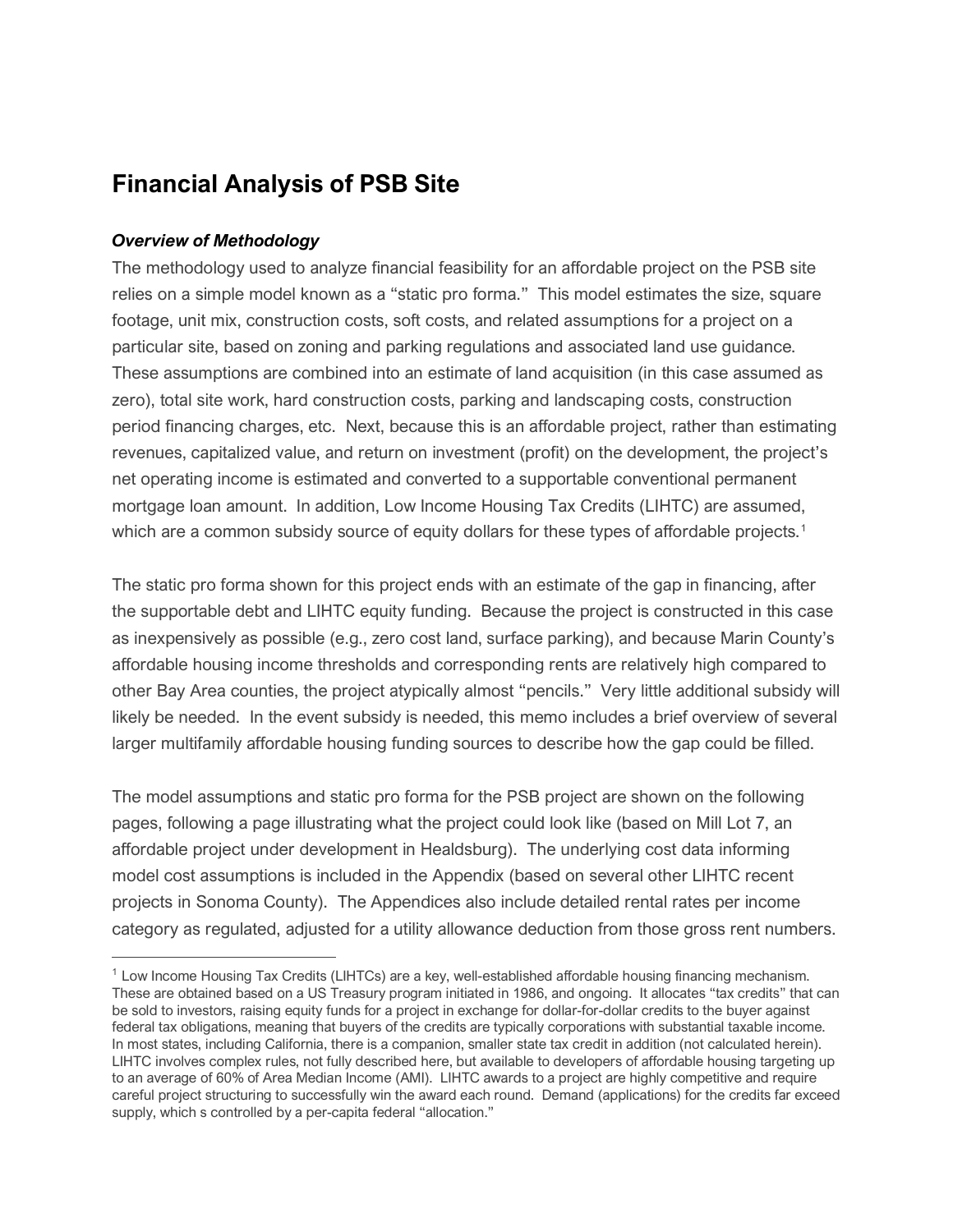#### *Illustrative Example of 100% Affordable Project: Mill Lot 7, Healdsburg, CA*

This project, currently in pre-development, will contain 40 affordable units and one manager's unit on a 1.1 acre site. Parking will be provided in a surface lot, with one space per unit. Half of this parking is open surface parking, with the other half provided as ground level tuck under parking under a portion of the building (not shown in rendering).

The unit mix and configuration of this project is similar to that assumed for the PSB site.

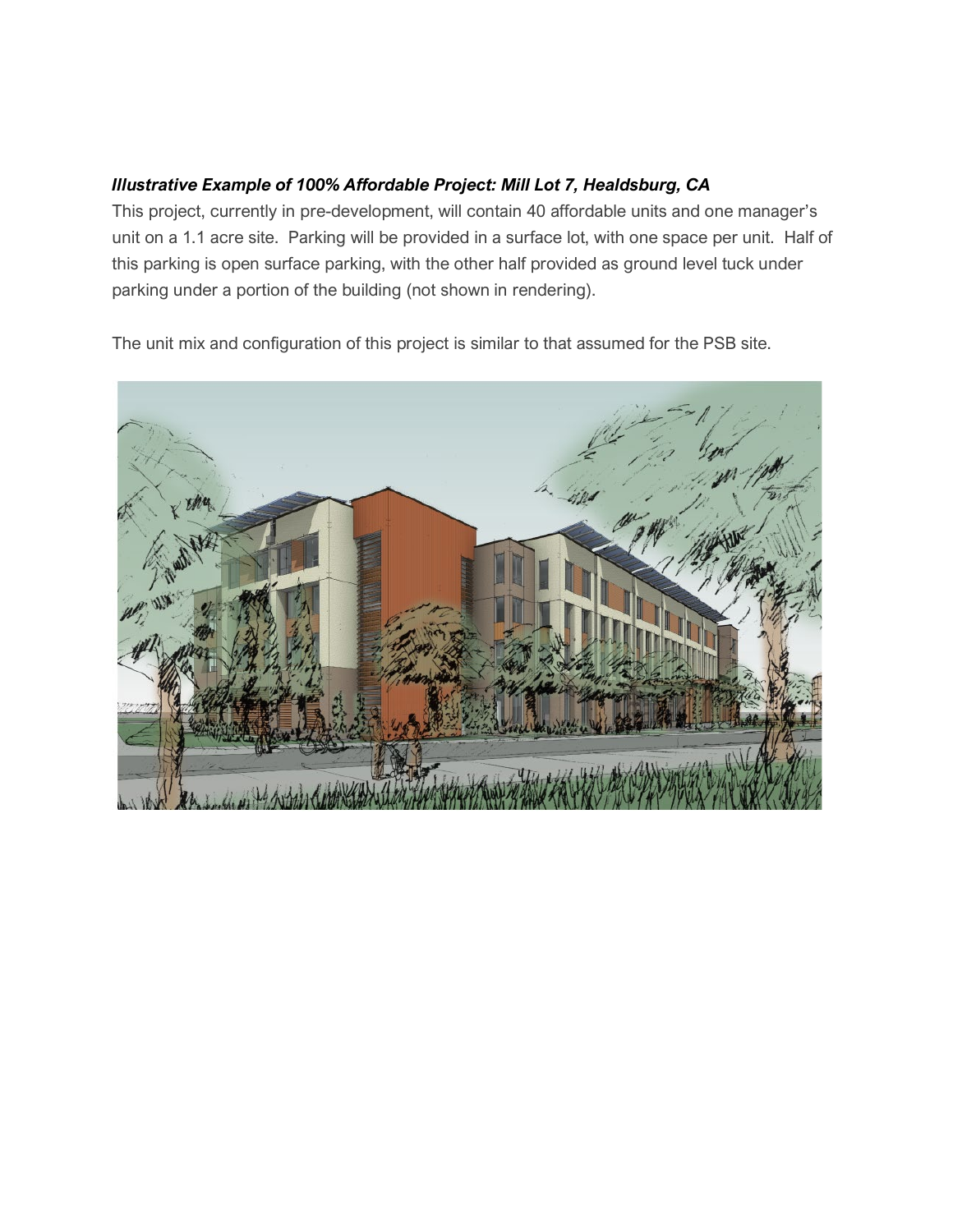#### *Summary of Assumptions for PSB Financial Analysis*

Picturing a project similar to Mill Lot 7 in Healdsburg, but tailored to the PSB site, the following describes key assumptions. The pro forma itself is shown on the following page.

- **Project Size, Density, and Parking.** The pro forma assumes a 0.75 acre (gross) development site. Further, it assumes that this site could be rezoned to the City's highest multifamily density level (e.g., 29 units/acre), and that California's density bonus law (80% density bonus for affordable projects) would be applied. This results in a density of just over 52 units per acre. Mill Valley requires 2 parking spaces per unit, plus a 0.25 space for guest parking, it its multifamily zones. The pro forma assumes a waiver of this regulation, to reduce parking to 1.5 spaces per unit, which is a common action for cities to take to reduce the costs of affordable projects.
- **Project Bio/Geo Studies**. As outlined in the first memo and summarized in the site description in Appendix A, this site will require specialized habitat and related studies to determine impacts on wetlands areas conserved by the Baylands Corridor designation in the County's General Plan. The analysis assumes that the studies will be able to identify a developable area without impacts.
- **Unit Mix and Target AMI Thresholds.** For the pro forma, the target income threshold is shown at 50% of Area Median Income (AMI). This target is slightly lower than the maximum for some projects, but was selected to render the project more competitive in the Low Income Housing Tax Credit allocation process.
- **Construction Costs.** Dramatically rising construction costs have been a major obstacle to building affordable housing during the past decade. Contractors have faced the twin challenges of strong demand for their services (as market rate construction rose after the Great Recession) and dwindling available labor in the region (as employment boomed and other sectors offered higher salaries). Currently, materials costs have also risen dramatically (especially lumber) as Covid has impacted global supply chains. To estimate construction costs, data for several nearby current projects was collected, as shown in the appendices.

#### *Summary of Project Funding Gap*

As indicated, the gap after supportable debt and LIHTC proceeds is likely to be relatively low, at less than \$100,000. This gap could be filled locally, or from among several other funding sources (see next section).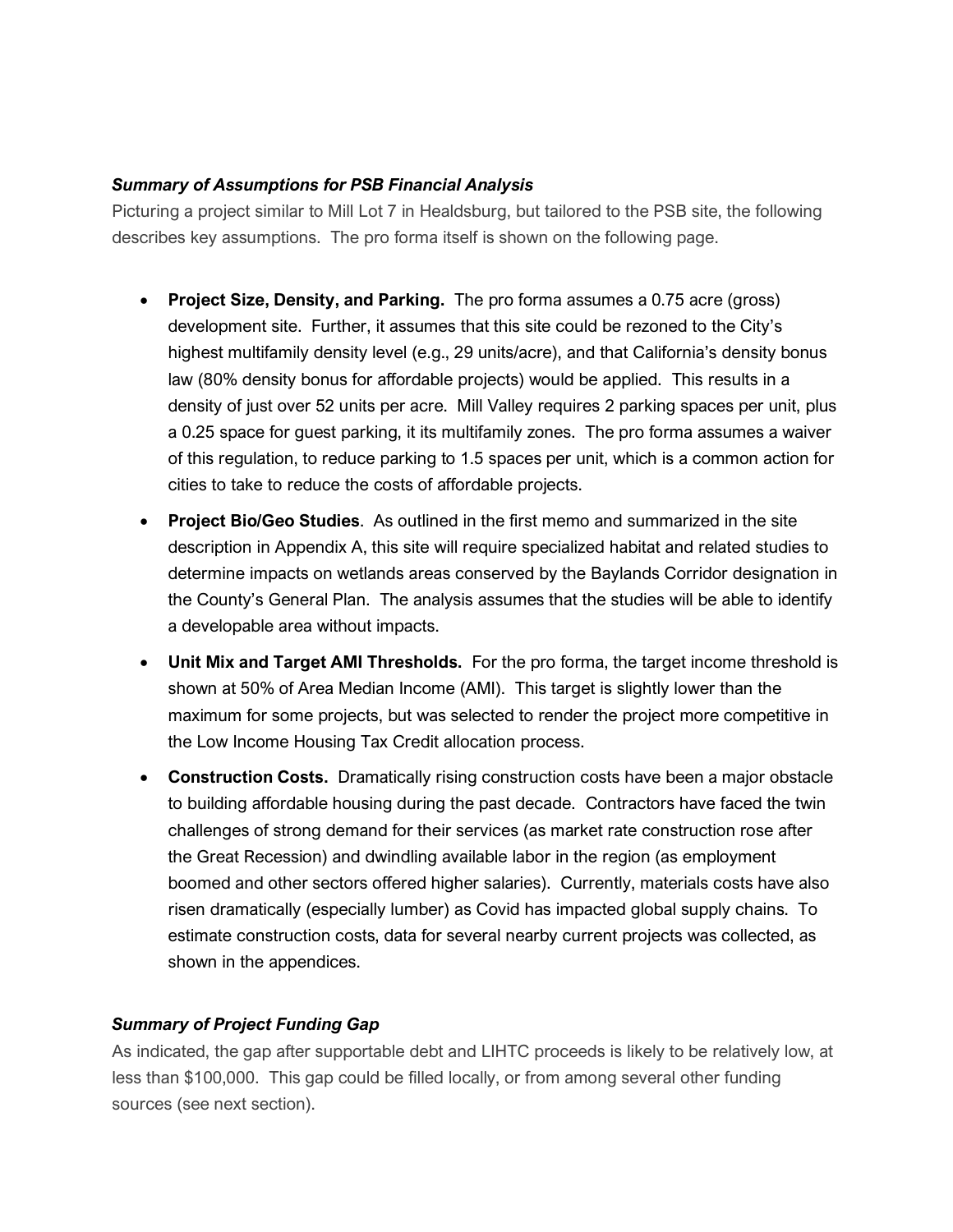### Table 1: Pro Forma Analysis of Affordable Housing Project on PSB Site

| <b>Key Development Assuptions</b>                 |     |                                    | <b>Public Safety</b><br><b>Building:</b><br><b>All Affordable</b><br>Rental<br>@ 50% AMI | <b>Development Costs</b>                                                          | <b>Public Safety Building:</b><br>All Affordable Rental<br>@ 50% AMI |
|---------------------------------------------------|-----|------------------------------------|------------------------------------------------------------------------------------------|-----------------------------------------------------------------------------------|----------------------------------------------------------------------|
| <b>Development Program:</b>                       |     |                                    |                                                                                          | <b>Land Acquisition</b>                                                           | \$<br>$\sim 100$                                                     |
| Density (DU/Acre) (inc. 80% density bonus)        |     |                                    | 52.2                                                                                     | <b>Construction Costs</b>                                                         |                                                                      |
| Site Gross Acreage                                |     |                                    | 0.75                                                                                     | Site Work                                                                         | \$<br>490.050                                                        |
| Gorss Site Size (sf)                              |     |                                    | 32,670                                                                                   | <b>Hard Building Costs</b>                                                        | \$<br>15,120,000                                                     |
| Number of Affordable Units                        |     |                                    | 39                                                                                       | Parking and Landscaping Costs                                                     | \$<br>240,000                                                        |
| Manager's Unit                                    |     |                                    | $\mathbf{1}$                                                                             | <b>Subtotal Hard Costs</b>                                                        | \$<br>15,850,050                                                     |
| <b>Total Number of Units</b>                      |     |                                    | 40                                                                                       | <b>MMWD Connection Fees</b>                                                       | \$<br>1,451,840                                                      |
| <b>Affordable Rental Unit Mix</b>                 |     |                                    |                                                                                          | <b>Bui/Geo Studies</b>                                                            | \$<br>350.000                                                        |
| <b>Studios</b>                                    | 0%  |                                    |                                                                                          | <b>Other Soft Costs</b>                                                           | \$<br>3,962,513                                                      |
| 1 Bedroom units                                   | 40% |                                    | 16                                                                                       | Dev Fee                                                                           | \$<br>2,200,000                                                      |
| 2 Bedroom Units                                   | 30% |                                    | 12                                                                                       | <b>Total Development Cost Before Financing</b>                                    | \$<br>23,814,403                                                     |
| 3 Bedroom Units                                   | 30% |                                    | $\overline{12}$                                                                          |                                                                                   |                                                                      |
| <b>Total Units</b>                                |     |                                    | 39                                                                                       | <b>Construction Period Financing Costs</b>                                        |                                                                      |
| <b>Parking and Development Footprint</b>          |     |                                    |                                                                                          | Points                                                                            | \$<br>238,144                                                        |
| Flats - Average Unit Size                         |     |                                    | 900                                                                                      | <b>Construction Period Interest</b>                                               | \$<br>1,428,864                                                      |
| Flats Common Area                                 | 20% |                                    | 180                                                                                      | <b>Total Financing Cost</b>                                                       | \$<br>1,667,008                                                      |
| Total Flats Residential Sq. Ft.                   |     |                                    | 43,200                                                                                   |                                                                                   |                                                                      |
| Number of Stories                                 |     |                                    | 4                                                                                        | <b>Total Development Costs Including Financing</b>                                | \$<br>25,481,411                                                     |
| Footprint of Residential Building                 |     |                                    | 10,800                                                                                   | Total Development Cost per Unit exc. Land                                         | \$<br>637,035                                                        |
| Parking Ratio                                     |     |                                    | 1.5                                                                                      | <b>Permanent Financing and Gap Analysis</b>                                       |                                                                      |
| Total Number of Parking Spaces (Surface)          |     |                                    | 60                                                                                       | <b>Rental Operations</b>                                                          |                                                                      |
| Land Area for Parking                             | 350 |                                    | 21,000                                                                                   | Gross Revenue                                                                     | \$<br>856,674                                                        |
| Remaing Landscaped Open Space (sf)                |     |                                    | 11,670                                                                                   | Less: Vacancy Rate @ 5%                                                           | \$<br>(42, 834)                                                      |
| Affordable Rents - Flats (inc. utility allowance) |     |                                    |                                                                                          | Less OPEX                                                                         | \$<br>(320,000)                                                      |
| <b>Studios</b>                                    |     | \$                                 | 1,467                                                                                    | Net Operating Income (NOI)                                                        | \$<br>493,840                                                        |
| 1 Bedroom units                                   |     | \$                                 | 1,565                                                                                    |                                                                                   |                                                                      |
| 2 Bedroom Units                                   |     | \$                                 | 1,867                                                                                    | <b>Capital Stack</b>                                                              |                                                                      |
| 3 Bedroom Units                                   |     | \$                                 | 2,148                                                                                    | Supportable Perm Loan                                                             | \$<br>6,601,336                                                      |
| <b>Development Costs</b>                          |     |                                    |                                                                                          | LIHTC Proceeds (E)                                                                | \$<br>18,782,348                                                     |
| Site Work Per Sq.Ft. of Land- Estimated (a)       |     | \$                                 | 15                                                                                       | <b>Total Before Other Subsidies</b>                                               | \$<br>25, 383, 683                                                   |
| Hard Costs - Flats Building Per Sq. Ft.           |     | \$                                 | 350                                                                                      | Less: Dev Costs                                                                   | \$<br>(25, 481, 411)                                                 |
| Surface Parking + Landscaping (per space)         |     | $\overline{\boldsymbol{\epsilon}}$ | 4,000                                                                                    | Gap to be Funded by Other Sources                                                 | \$<br>(97, 727)                                                      |
| MMWD Connection Fee per unit (b)                  |     | \$                                 | 36,296                                                                                   |                                                                                   |                                                                      |
| Bio/Geo Studies - Estimated (c)                   |     | \$                                 | 350,000                                                                                  | Notes:                                                                            |                                                                      |
| Other Soft Costs (as % of Hard Costs) (d)         |     |                                    | 25%                                                                                      | a) Includes grading, relo/demo of existing improvements. Does not cover           |                                                                      |
| Dev Fee                                           |     | \$                                 | 2,200,000                                                                                | any new improvement costs for relocated restrooms/parking for Hauke Field.        |                                                                      |
| <b>Construction Financing Costs</b>               |     |                                    |                                                                                          | b) Marin Water connection fee                                                     |                                                                      |
| Loan to Cost Ratio                                |     |                                    | 100.0%                                                                                   | c) Estimated bio/geo studies needed to determine site development feasibility per |                                                                      |
| <b>Interest Rate</b>                              |     |                                    | 5.0%                                                                                     | Marin County Baylands conservation regulations and related geotech issues.        |                                                                      |
| Loan Fees                                         |     |                                    | 1.0%                                                                                     | d) Other soft costs include survey, architectural, engineering, plan check, etc.  |                                                                      |
| Construction Period (months)                      |     |                                    | 24                                                                                       | This category would also cover small roadway fund and school impact fees.         |                                                                      |
| Avg. Outstanding Bal During Construction          |     |                                    | 60.0%                                                                                    | e) Annual applicable for 9% LIHTC                                                 | 9.00%                                                                |
| <b>OPEX</b> per Unit + Reserves                   |     | \$                                 | 8,000                                                                                    | % of total dev costs assumed as eligible basis                                    | 90.0%                                                                |
| <b>Debt Coverage Ratio</b>                        |     |                                    | 1.15                                                                                     | Credit price                                                                      | \$<br>0.91                                                           |
| <b>Permanent Financing Costs</b>                  |     |                                    |                                                                                          |                                                                                   |                                                                      |
| Term                                              |     |                                    | 30                                                                                       | Source: The Housing Workshop, 2021.                                               |                                                                      |
| Interest Rate                                     |     |                                    | 5.0%                                                                                     |                                                                                   |                                                                      |
|                                                   |     |                                    |                                                                                          |                                                                                   |                                                                      |

|                                                   |     | <b>Public Safety</b>  |                                                |               |                                |
|---------------------------------------------------|-----|-----------------------|------------------------------------------------|---------------|--------------------------------|
|                                                   |     | <b>Building:</b>      |                                                |               |                                |
|                                                   |     | <b>All Affordable</b> |                                                |               | <b>Public Safety Building:</b> |
|                                                   |     | Rental                |                                                |               | <b>All Affordable Rental</b>   |
| <b>Key Development Assuptions</b>                 |     | @ 50% AMI             | <b>Development Costs</b>                       |               | @ 50% AMI                      |
| Development Program:                              |     |                       | <b>Land Acquisition</b>                        | \$            |                                |
| Density (DU/Acre) (inc. 80% density bonus)        |     | 52.2                  | <b>Construction Costs</b>                      |               |                                |
| Site Gross Acreage                                |     | 0.75                  | Site Work                                      | \$            | 490,050                        |
| Gorss Site Size (sf)                              |     | 32,670                | <b>Hard Building Costs</b>                     | \$            | 15,120,000                     |
| Number of Affordable Units                        |     | 39                    | Parking and Landscaping Costs                  | \$            | 240,000                        |
| Manager's Unit                                    |     |                       | <b>Subtotal Hard Costs</b>                     | s             | 15,850,050                     |
| <b>Total Number of Units</b>                      |     | 40                    | <b>MMWD Connection Fees</b>                    | \$            | 1,451,840                      |
| <b>Affordable Rental Unit Mix</b>                 |     |                       | <b>Bui/Geo Studies</b>                         | \$            | 350,000                        |
| <b>Studios</b>                                    | 0%  |                       | <b>Other Soft Costs</b>                        | \$            | 3,962,513                      |
| 1 Bedroom units                                   | 40% | 16                    | Dev Fee                                        | \$            | 2,200,000                      |
| 2 Bedroom Units                                   | 30% | 12                    | <b>Total Development Cost Before Financing</b> | \$            | 23,814,403                     |
| 3 Bedroom Units                                   | 30% | 12                    |                                                |               |                                |
| <b>Total Units</b>                                |     | 39                    | <b>Construction Period Financing Costs</b>     |               |                                |
| <b>Parking and Development Footprint</b>          |     |                       | Points                                         | \$            | 238,144                        |
| Flats - Average Unit Size                         |     | 900                   | <b>Construction Period Interest</b>            | \$            | 1,428,864                      |
| Flats Common Area                                 | 20% | 180                   | <b>Total Financing Cost</b>                    | \$            | 1,667,008                      |
| Total Flats Residential Sq. Ft.                   |     | 43,200                |                                                |               |                                |
| <b>Number of Stories</b>                          |     | 4                     | Total Development Costs Including Financing    | \$            | 25,481,411                     |
| Footprint of Residential Building                 |     | 10,800                | Total Development Cost per Unit exc. Land      | $\mathcal{S}$ | 637.035                        |
| Parking Ratio                                     |     | 1.5                   | <b>Permanent Financing and Gap Analysis</b>    |               |                                |
| Total Number of Parking Spaces (Surface)          |     | 60                    | <b>Rental Operations</b>                       |               |                                |
| Land Area for Parking                             | 350 | 21.000                | Gross Revenue                                  | \$            | 856.674                        |
| Remaing Landscaped Open Space (sf)                |     | 11.670                | Less: Vacancy Rate @ 5%                        | \$            | (42, 834)                      |
| Affordable Rents - Flats (inc. utility allowance) |     |                       | Less OPEX                                      | \$            | (320.000)                      |
| <b>Studios</b>                                    |     | 1.467<br>\$           | Net Operating Income (NOI)                     | \$            | 493.840                        |
| 1 Bedroom units                                   |     | \$<br>1,565           |                                                |               |                                |
| 2 Bedroom Units                                   |     | \$<br>1.867           | <b>Capital Stack</b>                           |               |                                |
| 3 Bedroom Units                                   |     | \$<br>2,148           | Supportable Perm Loan                          | \$            | 6,601,336                      |
| <b>Development Costs</b>                          |     |                       | LIHTC Proceeds (E)                             | \$            | 18,782,348                     |
| Site Work Per Sq.Ft. of Land- Estimated (a)       |     | \$<br>15              | <b>Total Before Other Subsidies</b>            | \$            | 25,383,683                     |
| Hard Costs - Flats Building Per Sq. Ft.           |     | \$<br>350             | Less: Dev Costs                                | \$            | (25, 481, 411)                 |
| Surface Parking + Landscaping (per space)         |     | \$<br>4.000           | Gap to be Funded by Other Sources              | \$            | (97, 727)                      |

| AVQ.<br>Outstanding Bal During Construction | <b>DU.U%</b> | e) Annual applicable for 9% LiHTC              | Y.UU% |
|---------------------------------------------|--------------|------------------------------------------------|-------|
| <b>OPEX per Unit + Reserves</b>             | 8.000        | % of total dev costs assumed as eligible basis | 90.0% |
| Debt Coverage Ratio                         | ل ۱۰ ت       | Credit price                                   | 0.91  |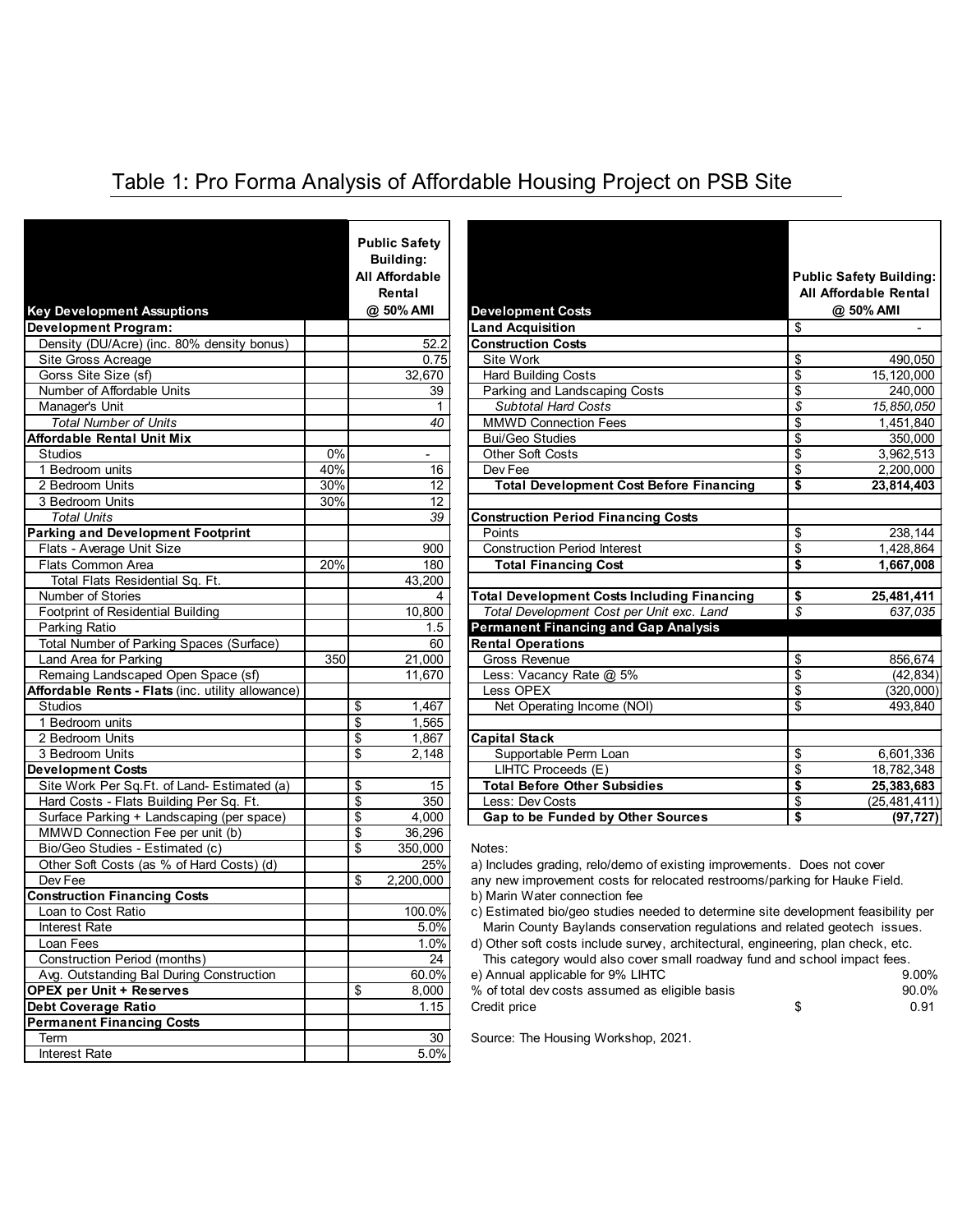## **About Potential Funding Sources for Affordable Housing**

Although the above analysis of the PSB site indicates that a new affordable housing project at that location may not require outside subsidies, as Mill Valley advances its Housing Element Update and other affordable housing initiatives, it is important to understand that a myriad of affordable housing funding sources are available in addition to Low Income Housing Tax Credits. Each funding source comes with complexities of eligibility, timing, target population, and other constraints. The following highlights two of the larger, more common sources. Additional resources describing available programs are available at: [https://www.hcd.ca.gov/grants](https://www.hcd.ca.gov/grants-funding/index.shtml)[funding/index.shtml](https://www.hcd.ca.gov/grants-funding/index.shtml)

#### *State of California: Multifamily Housing Program (MHP)*

This program assists new construction, rehabilitation and preservation of permanent and transitional rental housing for lower income households. MHP offers deferred payment loans with a 55-year term; with a 3 percent simple interest on unpaid principal balance, except under certain conditions. Eligible activities include new construction, rehabilitation, or acquisition and rehabilitation of permanent or transitional rental housing, and the conversion of nonresidential structures to rental housing. Projects are not eligible if construction has commenced as of the application date, or if they are receiving 9 percent federal low-income housing tax credits (but 4% credits are eligible). MHP funds will be provided for post-construction permanent financing only. Eligible costs include the cost of child care, after-school care, and social service facilities integrally linked to the assisted housing units; real property acquisition; refinancing to retain affordable rents; necessary on-site and off-site improvements; reasonable fees and consulting costs; and capitalized reserves.

Eligible applicants include local public entities, for-profit and nonprofit corporations, limited equity housing cooperatives, individuals, Indian reservations and Rancherias, and limited partnerships in which an eligible applicant or an affiliate of an applicant is a general partner. Applicants or their principals must have successfully developed at least one affordable housing project.

#### *State of California: Permanent Local Housing Allocation (PLHA)*

In 2017, Governor Brown signed a [15-bill housing package](https://www.hcd.ca.gov/policy-research/lhp.shtml) aimed at addressing the state's housing shortage and high housing costs. Specifically, it included the [Building Homes and Jobs](https://leginfo.legislature.ca.gov/faces/billTextClient.xhtml?bill_id=201720180SB2)  [Act](https://leginfo.legislature.ca.gov/faces/billTextClient.xhtml?bill_id=201720180SB2) (SB 2, 2017), which established a \$75 recording fee on real estate documents to increase the supply of affordable homes in California. Because the number of real estate transactions recorded in each county will vary from year to year, the revenues collected will fluctuate. The chart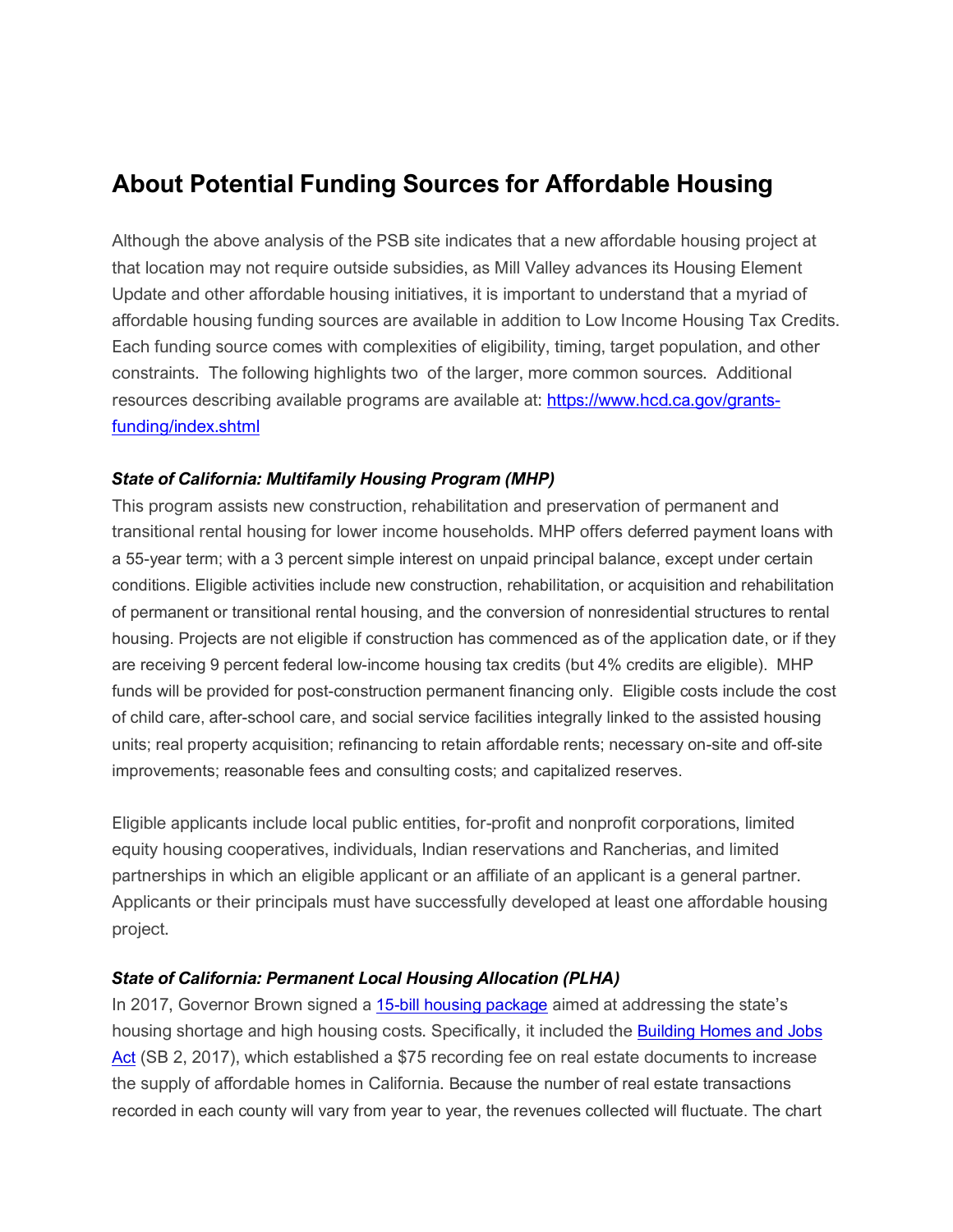below shows how revenues will be allocated.

This program provide a permanent source of funding to all local governments in California to help cities and counties implement plans to increase the affordable housing stock. There are two types of assistance under PLHA:

- Formula grants to entitlement and non-entitlement jurisdictions based on the formula prescribed under federal law for the Community Development Block Grant.
- Competitive grants to non-entitlement jurisdictions. Funding amounts will vary based on annual revenues to the Building Homes and Jobs Trust Fund.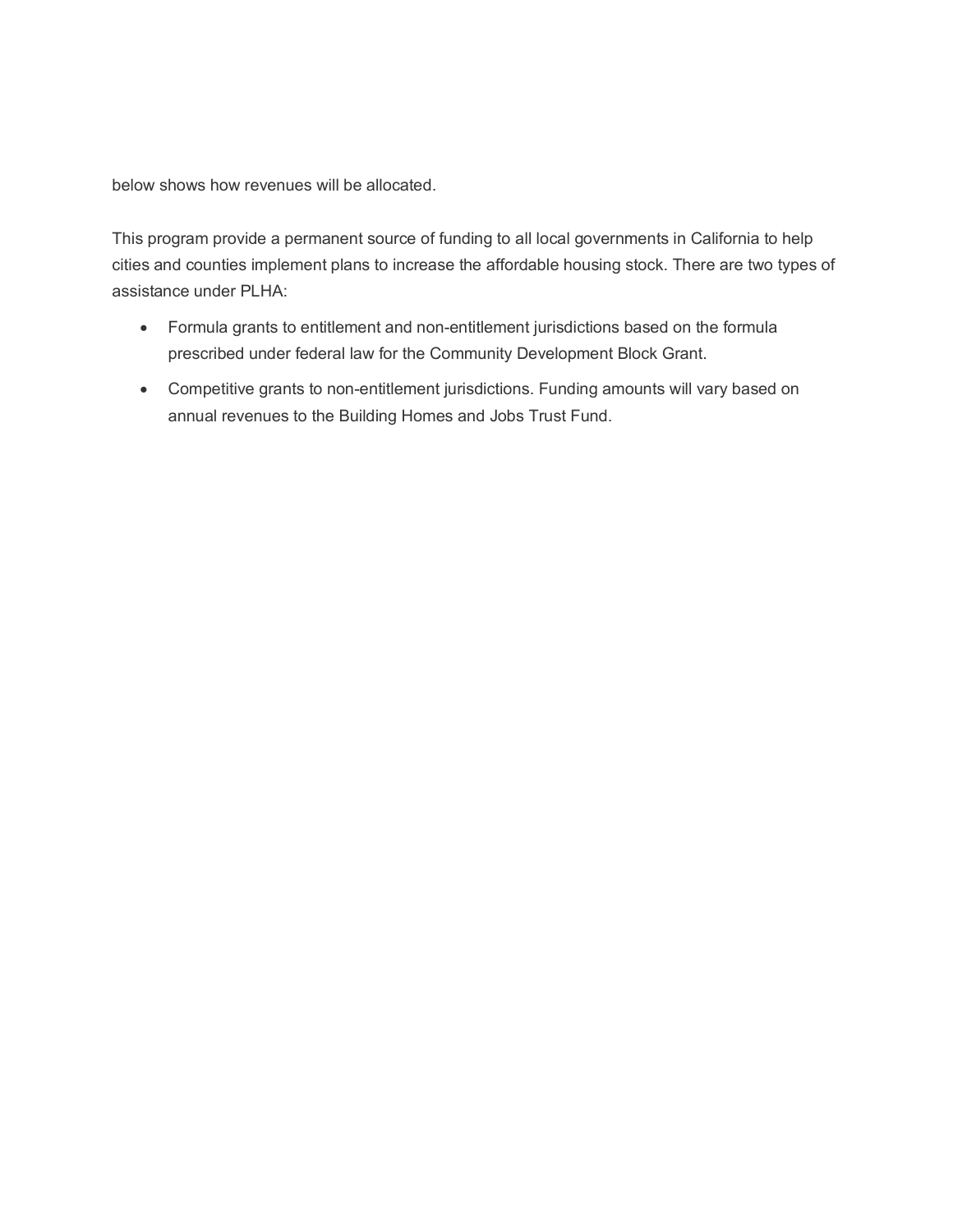### **Appendix A: Overview of Public Safety Building/Hauke Field Parking Lot**





Potential 0.75 acre Housing Site

This potential housing site lies adjacent to the City's Public Safety Building complex, on its northern side. This area currently provides parking and restrooms for recreation fields located nearby. The potential housing site is impacted by its location near the boundaries of the Marin County Baylands Corridor, as described in the County General Plan. This designation identifies uplands adjacent to sensitive wetlands and requires special biological assessment studies to protect habitat for plants and animals. According to the Marin County General Plan, development sites of between 0.5 and 1 acre require a 30-foot setback from the Baylands boundary. Until further biological and survey studies can be conducted, it is assumed the identified housing site could provide 0.75 acres for development, creating sufficient scale to develop a physically feasible project. Current restrooms and parking area for Hauke Field will need to be relocated elsewhere on the PSB site.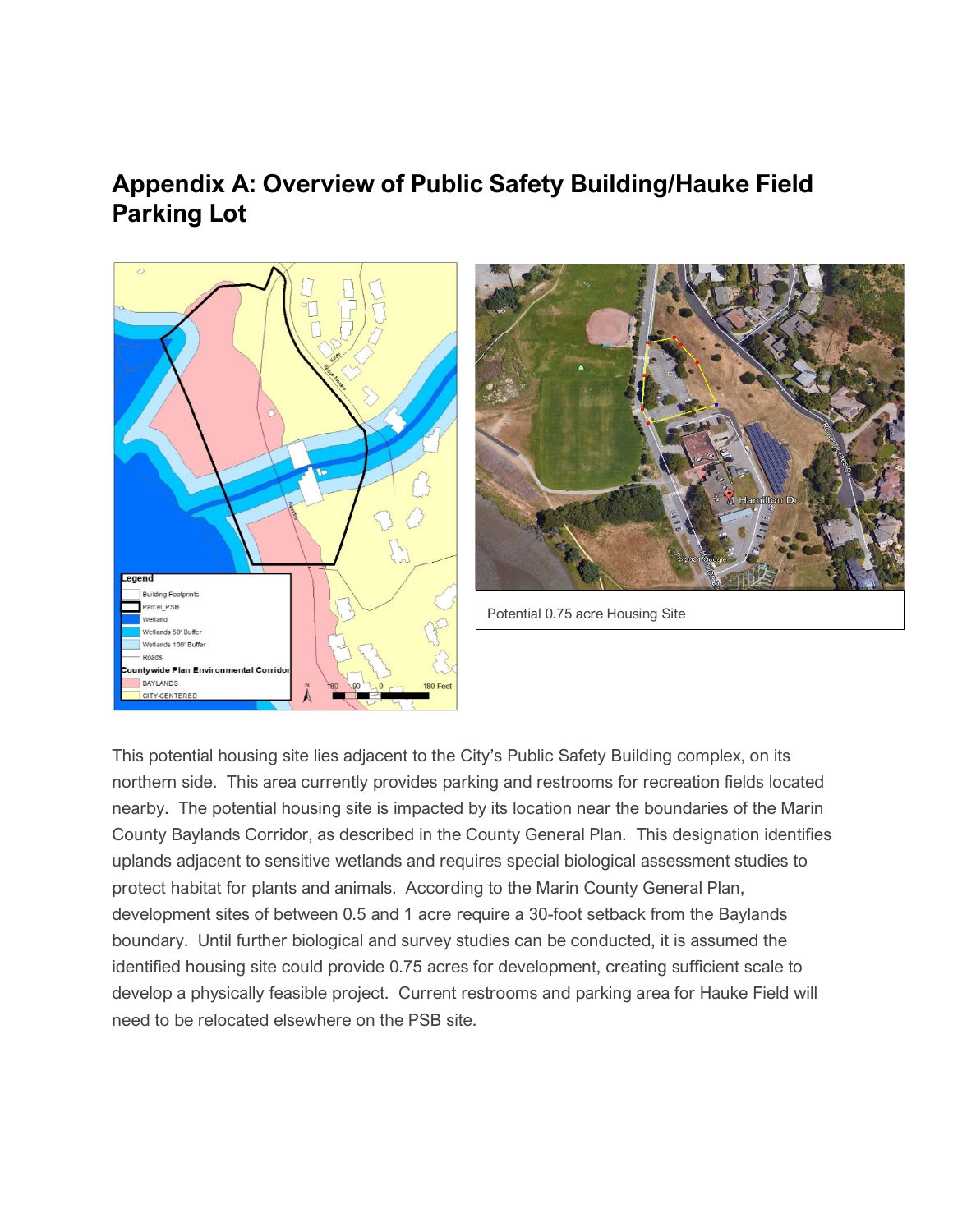## **Appendix B: Household Income Limits and Rent Limits for Marin County, 2020**

#### **2020 Household Income Limits**

|         |           |                      |                                                |      | 4-Person    | 5-Person         |
|---------|-----------|----------------------|------------------------------------------------|------|-------------|------------------|
|         |           |                      | 1-Person HH 2-Person HH 3- Person HH Household |      |             | <b>Household</b> |
| 30% AMI |           | 36.550 \$ 41.800 \$  | 47.000 \$                                      |      | $52.200$ \$ | 56.400           |
| 50% AMI | 60.900 \$ | 69.600 \$            | 78.300 \$                                      |      | 87.000 \$   | 94.000           |
| 80% AMI |           | 97.600 \$ 111.550 \$ | 125,500                                        | . \$ | 139.400 \$  | 150.600          |

Source: California HCD 2020 Income Limits.

#### **California Low incoem Housing Tax Credit Maximum Rents, 2020**

*California Tax Credit Allocation Committee, 2020, for buildings placed in service after 4-1-20.*

|                                        | <b>Studio</b> |      | 1-Bedroom |      | 2-Bedroom |      | 3-Bedroom |      | 4-Bedroom |
|----------------------------------------|---------------|------|-----------|------|-----------|------|-----------|------|-----------|
| 30% AMI                                | \$<br>913     | - \$ | 978       | - \$ | 1.174     | - \$ | 1.357     | - \$ | 1.514     |
| 50% AMI                                | \$<br>1.522   | - \$ | 1.631     | S    | 1.957     | \$   | 2.262     | - \$ | 2,523     |
| 60% AMI                                | \$<br>1.827   | \$   | 1.957     | S    | 2,349     | \$.  | 2.715     | - \$ | 3,028     |
| 80% AMI                                | \$<br>2.346   | - \$ | 2,610     | \$   | 3,132     | \$   | 3.620     | \$   | 4,038     |
| Less: Utility Allowance Adjustment (a) |               |      |           |      |           |      |           |      |           |
| <b>Utility Allowance</b>               | \$55          |      | \$66      |      | \$90      |      | \$114     |      |           |
| Net Rent at 50% AMI                    | \$1,467       |      | \$1,565   |      | \$1,867   |      | \$2,148   |      |           |

a) Utility Allowance is sum of (all electric) allowances for heating, cooking, lights, air conditioning, and hot water heating.

Sources: California Tax Credit Allocation Committee Gross Rent Limitis, 2020; Marin County Housing Authority Utility Allowance for MFR, 2020. The Housing Workshop, 2021.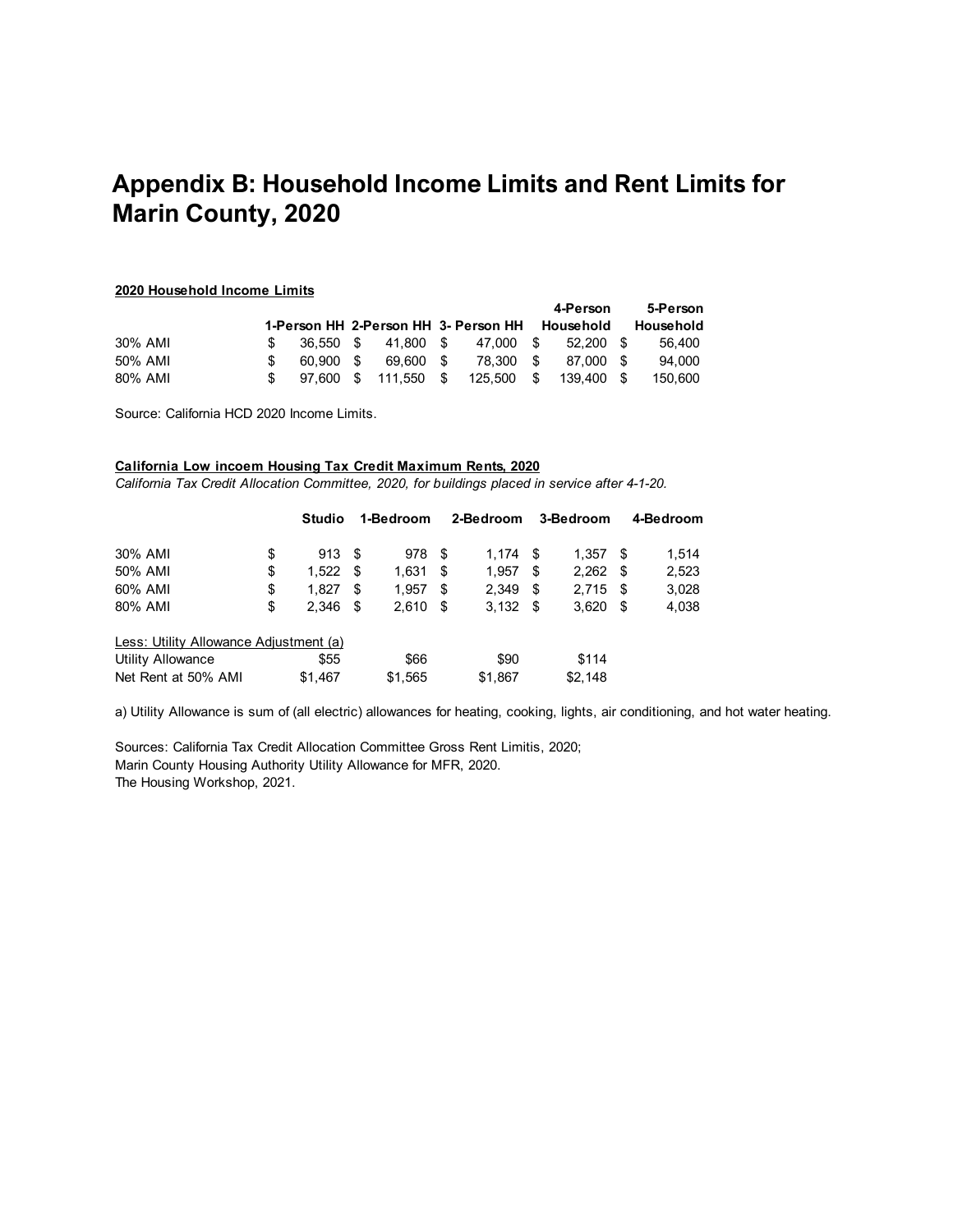# **Appendix C: Costs for Affordable Projects in Sonoma County, 2020**

|                                                  | <b>Mill District</b>         |                          | <b>Cotati Station</b>                 |                          | <b>BHDC</b>                            |                          | Woodmark                     |                          | Woodmark      | <b>River City</b>     |               |
|--------------------------------------------------|------------------------------|--------------------------|---------------------------------------|--------------------------|----------------------------------------|--------------------------|------------------------------|--------------------------|---------------|-----------------------|---------------|
| Project Name                                     | Lot 7                        |                          | Apartments                            |                          | Comstock                               |                          | Apartments                   |                          | Apartments    | Senior                | Average       |
| Year Applied for Tax Credits                     | 2020 (9%)                    |                          | 2020 (9%)                             |                          | 2020 (9%)                              |                          | 2020 (9%)                    |                          | 2020 (9%)     | 2020 (4%)             |               |
| Developer                                        |                              |                          |                                       |                          |                                        |                          |                              |                          |               |                       |               |
|                                                  | Eden Housing<br>Large Family |                          | <b>BRIDGE Housing</b><br>Large Family |                          | <b>Burbank Housing</b><br>Large Family |                          | Pacific West<br>Large Family |                          | Pacific West  | PEP Housing<br>Senior |               |
| <b>Target Group</b>                              |                              |                          |                                       |                          |                                        |                          |                              |                          | Large Family  |                       |               |
| Location                                         | Healdsburg                   |                          | Cotati                                |                          | Healdsburg                             |                          | Sebastopol                   |                          | Sebastopol    | Petaluma              |               |
| Site Area (SF)                                   | 37,897                       |                          | 104,853                               |                          | 125,888                                |                          | 155,074                      |                          | 101,059       | 57,064                |               |
| Housing Type                                     | 4-story                      |                          | 3-story                               |                          | 3-story                                |                          | 3-story                      |                          | 3-story       | 3-story               |               |
| Building Area (GSF)                              | 44,841                       |                          | 103,339                               |                          | 41,673                                 |                          | 74,921                       |                          | 45,941        | 45,640                |               |
| Number of Units                                  | 41                           |                          | 74                                    |                          | 36                                     |                          | 84                           |                          | 48            | 54                    |               |
| SF/Unit                                          | 1,094                        |                          | 1,396                                 |                          | 1,158                                  |                          | 892                          |                          | 957           | 845                   |               |
| Unit Mix (Percent Studio/1BR/2BR/3BR)            | 0/19/11/11                   |                          | 0/6/41/27                             |                          | 0/13/14/9                              |                          | 0/12/36/36                   |                          | 0/0/24/24     | 0/53/1/0              |               |
| Development Costs                                |                              |                          |                                       |                          |                                        |                          |                              |                          |               |                       |               |
| <b>Acquisition Cost</b>                          | \$<br>5,990,000              | \$                       | 6,290,000                             | \$                       | 2,500,000                              | \$                       | 3,975,000                    | \$                       | 2,590,449     | \$1,300,000           |               |
| <b>Hard Cost</b>                                 | \$<br>16,609,026             | \$                       | 27,632,447                            | \$                       | 11,870,227                             | \$                       | 26,447,682                   |                          | \$17,025,913  | \$20,179,802          |               |
| Soft Cost (excludes reserves)                    | \$<br>4,987,976              | \$                       | 7,348,774                             | \$                       | 3,961,092                              | \$                       | 4,838,714                    | \$                       | 3,524,890     | \$4,548,201           |               |
| Developer Fee                                    | \$<br>2,000,000              | \$                       | 2,200,000                             | \$                       | 2,200,000                              | \$                       | 2,200,000                    | \$                       | 2,200,000     | \$3,048,949           |               |
| <b>Total Development Cost</b>                    | \$<br>29,587,002             |                          | \$43,471,221                          | \$                       | 20,531,319                             |                          | \$37,461,396                 |                          | \$25,341,252  | \$29,076,952          | \$            |
| Acquisition Cost per Site SF                     | \$<br>158                    | \$                       | 60                                    | \$                       | 20                                     | \$                       | 26                           | \$                       | 26            | \$<br>23              | \$<br>52      |
| Acquisition Cost per Building SF                 | \$<br>134                    | \$                       | 61                                    | \$                       | 60                                     | \$                       | 53                           | \$                       | 56            | \$<br>28              | \$<br>65      |
|                                                  |                              |                          |                                       |                          |                                        |                          |                              |                          |               |                       |               |
| Development Costs per Building Area SF           |                              |                          |                                       |                          |                                        |                          |                              |                          |               |                       |               |
| <b>Hard Cost</b>                                 | \$<br>370                    | \$                       | 267                                   | \$                       | 285                                    | \$                       | 353                          | \$                       | 371           | \$<br>442             | \$<br>348     |
| Soft Cost (excludes reserves)                    | \$<br>111                    | \$                       | 71                                    | \$                       | 95                                     | \$                       | 65                           | \$                       | 77            | \$<br>100             | \$<br>86      |
| Developer Fee                                    | \$<br>45                     | \$                       | 21                                    | \$                       | 53                                     | \$                       | 29                           | \$                       | 48            | \$<br>67              | \$<br>44      |
| Total Development Cost (excluding land)          | \$<br>526                    | \$                       | 360                                   | \$                       | 433                                    | \$                       | 447                          | \$                       | 495           | \$<br>609             | \$<br>478     |
| Total Development Cost (including land)          | \$<br>660                    | \$                       | 421                                   | \$                       | 493                                    | \$                       | 500                          | \$                       | 552           | \$<br>637             | \$<br>544     |
| Total Acquisition Cost per Unit                  | \$<br>146,098                | \$                       | 85,000                                | \$                       | 69,444                                 | \$                       | 47,321                       | \$                       | 53,968        | \$<br>24,074          | \$<br>70.984  |
| Total Hard Cost per Unit                         | \$<br>405,098                | \$                       | 373,411                               | \$                       | 329,729                                | \$                       | 314,853                      | \$                       | 354,707       | \$<br>373,700         | \$<br>358,583 |
| Total Soft Cost per Unit                         | \$<br>121,658                | \$                       | 99,308                                | \$                       | 110,030                                | \$                       | 57,604                       | \$                       | 73,435        | \$<br>84,226          | \$<br>91,043  |
| Total Development Cost per Unit (exc. land)      | \$<br>575,537                | \$                       | 502,449                               | \$                       | 500,870                                | \$                       | 398,648                      | \$                       | 473,975       | \$<br>514,388         | \$<br>494,311 |
| Total Development Cost (including land)          | \$<br>721,634                | $\overline{\mathcal{S}}$ | 587,449                               | $\overline{\mathcal{S}}$ | 570,314                                | $\overline{\mathcal{S}}$ | 445,969                      | $\overline{\mathcal{S}}$ | 527,943       | \$<br>538,462         | \$<br>565,295 |
| Total Operating Expenses per Unit (b/f Reserves) | \$6,843                      |                          | \$7,275                               |                          | \$5,966                                |                          | \$4,751                      |                          | \$4,729       | \$6,278               | \$5,974       |
| Share of Tax Credit Equity as % of Total Sources | 55%                          |                          | 79%                                   |                          | 75%                                    |                          | 70%                          |                          | 61%           | 50%                   |               |
| <b>Notes</b>                                     | 1 residential                |                          | 3 res bldgs;                          |                          | 1 residential                          |                          | 6 residential                |                          | Farmw orker   | 19 homeless           |               |
|                                                  | building                     |                          | 3,600 sf retail                       |                          | building                               |                          | buildings                    |                          | housing;      | units.                |               |
|                                                  |                              |                          |                                       |                          |                                        |                          |                              |                          | 4-residential | 3 residential         |               |
|                                                  |                              |                          |                                       |                          |                                        |                          |                              |                          | buildings     | buildings             |               |
| Perm Funding Sources                             |                              |                          |                                       |                          |                                        |                          |                              |                          |               |                       |               |
| Tax Credit Equity                                | \$<br>16,400,614             | \$                       | 34,306,145                            | \$                       | 15,332,319                             |                          | \$26,161,396                 |                          | \$15,541,252  | \$14,594,866          |               |
| Perm Loan                                        | \$<br>3,447,800              | \$                       | 7,569,000                             | \$                       | 2,699,000                              |                          | \$11,300,000                 | \$                       | 7,800,000     | \$2,881,000           |               |
| <b>City Funds</b>                                |                              | \$                       | 750,000                               |                          |                                        |                          |                              |                          |               | \$1,608,000           |               |
| <b>County Funds</b>                              | \$<br>1,500,000              | \$                       | 605,000                               |                          |                                        |                          |                              |                          |               | \$1,575,000           |               |
| <b>State Funds</b>                               |                              |                          |                                       |                          |                                        |                          |                              |                          |               | \$5,922,684           |               |
| Federal Funds (USDA)                             |                              |                          |                                       |                          |                                        |                          |                              | \$                       | 1,000,000     |                       |               |
| Deferred Developer Fee                           | \$<br>477,923                | \$                       | 200,000                               |                          |                                        |                          |                              | \$                       | 1,000,000     | \$<br>945,302         |               |
| <b>Land Donation</b>                             | \$<br>5,990,000              |                          |                                       | \$                       | 2,500,000                              |                          |                              |                          |               | \$1,300,000           |               |
| Other (GP Capital/Deferred Interest)             | \$<br>1,770,665              | \$                       | 41,076                                |                          |                                        |                          |                              |                          |               | \$<br>250,100         |               |
|                                                  | \$<br>29,587,002             | \$                       | 43,471,221                            | \$                       | 20,531,319                             |                          | \$ 37,461,396                |                          | \$25,341,252  | \$29,076,952          |               |
|                                                  |                              |                          |                                       |                          |                                        |                          |                              |                          |               |                       |               |

Sources: California Tax Credit Allocation Committee, 2020 Second Funding Round for 9% Tax Credits, 2020 Second Cycle Funding for 4% Tax Credits